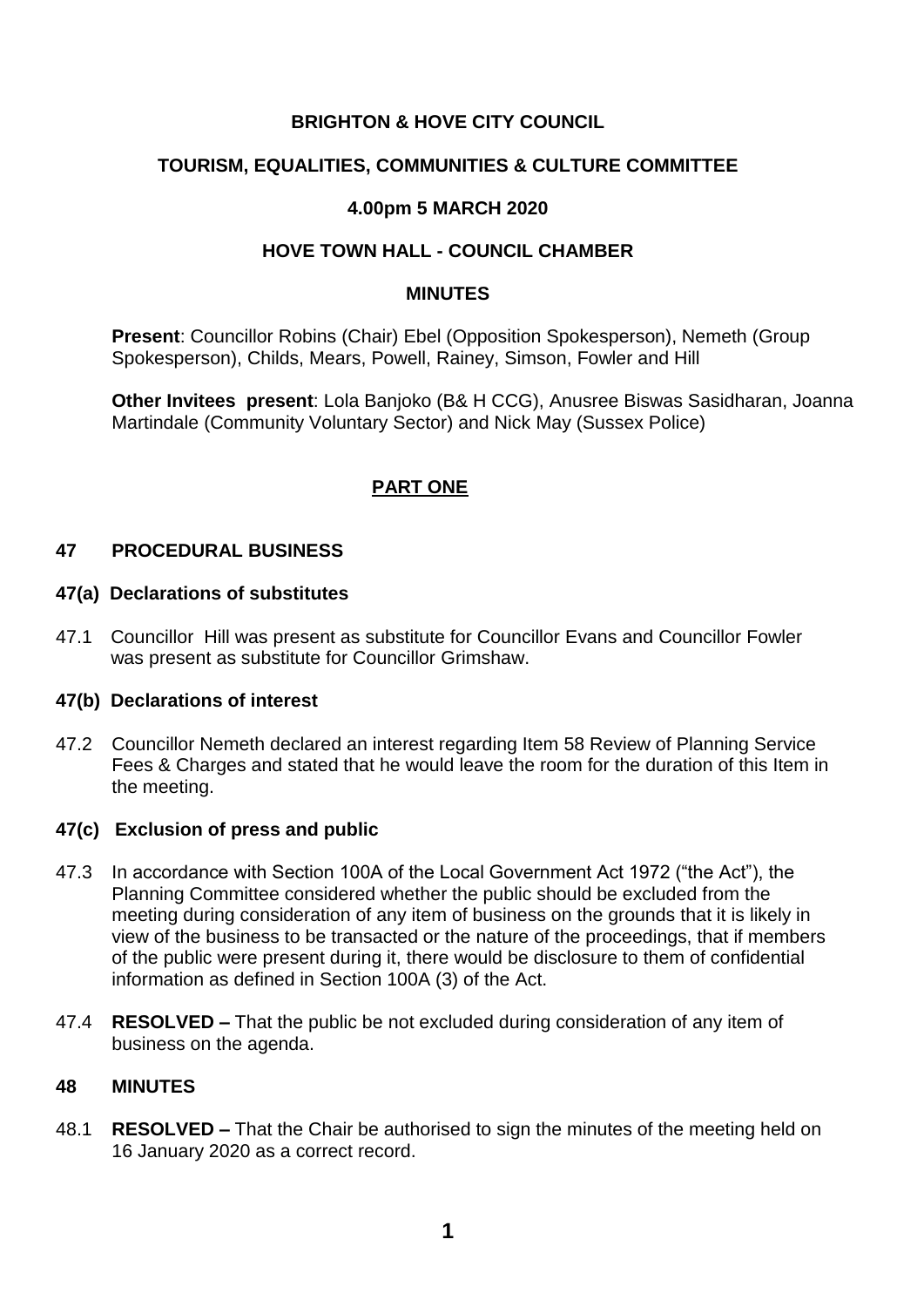#### **49 CHAIRS COMMUNICATIONS**

49.1 The Chair provided the following updates:

" Good afternoon and welcome to this meeting of the Tourism, Equalities, Communities & Culture Committee. I'd like to inform those present that this meeting is being webcast live and will be capable of repeated viewing.

On Friday 21 February I attended an event to mark the opening of Queer the Pier exhibition in the Spotlight Gallery at Brighton Museum. The exhibition has been created by a group of community curators from LGBTIQ+ communities in Brighton & Hove and celebrates the lives of the writers, artists, performers, activists and ordinary people who have made Brighton and Hove so fabulous. Their stories are brought to life with film and photography, fashion and drag and oral history.

The 100 First Women Portraits exhibition is also now on show at Brighton Museum until 7 June. The collection of photographs by Anita Corbin features 100 pioneering women of 21st Century.

On 30 March I will be attending the Brighton & Hove Cultural Summit at The Attenborough Centre for the Creative Arts. This years Summit is titled Your City, Your Art? and explores inclusive arts practice. The day will include presentations, performances, workshops and exhibitions looking at how we can involve as many people as possible to take part in the arts and how we can make sure the arts are engaging, friendly, and accessible for everyone across the City.

There is less than 500 days to go until the UEFA Women's EURO tournament which kicks off on 7 July 2021. Excitement is already building for the tournament which will see England's Lionesses joining 15 other nations, playing 31 matches at venues across the country including three at the Brighton & Hove Community Stadium. Hundreds of thousands of fans are expected to attend the tournament and millions more will watch the globally-televised event.

The Stadium was chosen as a host city following a bid by Brighton & Hove City Council, Brighton & Hove Albion FC and the Sussex County Football Association.

As one of the eight host cities, Brighton & Hove is planning a programme of fan events in the lead-up to and during the tournament, as well as a legacy programme to improve access to and participation in girls' and women's football.

I was pleased to attend an event for Holocaust Memorial Day at the Old Courtroom on  $27<sup>th</sup>$  January. The event was led by the Jewish Community Holocaust Education Project, who also do really important work in schools, and supported by Rwandan Youth Information Community Organisation as well as by the Council. This year's Holocaust Memorial Day marked the  $75<sup>th</sup>$  anniversary of the liberation of Auschwitz and the  $25<sup>th</sup>$ anniversary of the genocide in Bosnia. The theme was Standing Together and it was great to see such a diverse mix of people coming together for this event, including those from faith, LGBTQ, refugee and disability community groups, with 170 people attending. We heard powerful personal stories relating to both the Holocaust and the Rwandan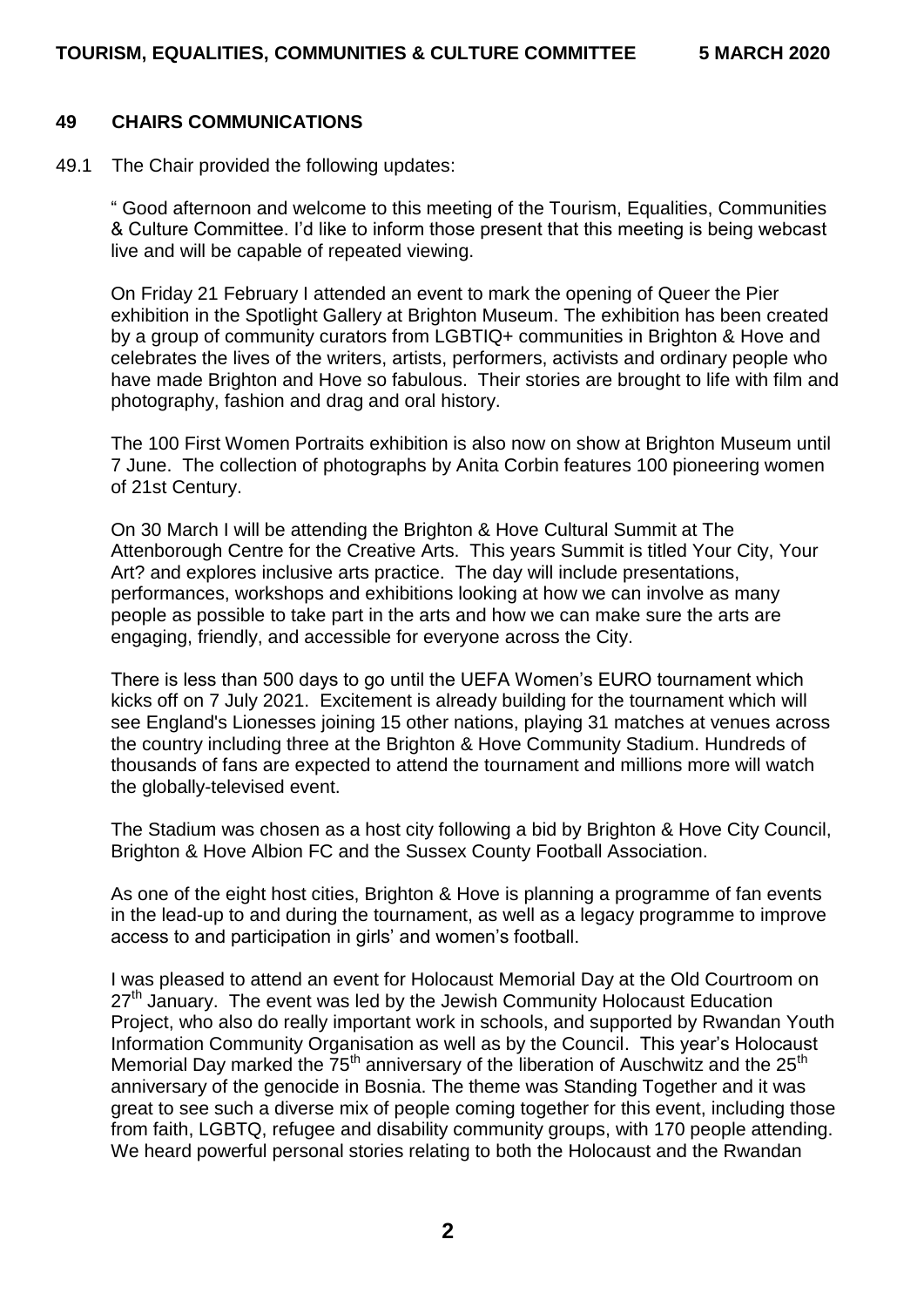Genocide and messages which reiterated the importance of continuing to stand together against all forms of hatred.

Brighton and Hove Tourism Awards

Working with over 530 City partners engaged in tourism, in the last 3 months VisitBrighton has:

- Engaged with 23.1k followers on Instagram; 61.4k Twitter followers and 28k likes on Facebook
- Run a digital campaign to promote May Festivals with a reach estimate of 1m+ people
- Since the 1st October 2019 to 29th February 2020 the VisitBrighton Convention Bureau has:
- Submitted 57 Conference Proposals to conference planners that has a combined Direct Economic Benefit of £21m+
- Confirmed 19 new Meetings and Conferences for the city and its venues:
	- o Biochemical Society, September 2020, x 400 delegates
	- o British Association of Cognitive Neuroscience, September 2020, x 300 delegates
	- o British Association of Supported Employment, November 2021 x 200 delegates
	- o British Neuroscience Association, April 2021, x 200 delegates
	- o UK Council for Graduate Education, February 2021, x 400 delegates

This year the tourism industry is pleased to announce the inaugural Brighton and Hove Tourism Awards, in association with Visit Brighton and the Brighton and Hove Tourism Alliance, the Brighton and Hove Tourism Awards aims to promote and celebrate the city's vibrant and diverse tourism sector.

These awards are a great opportunity to show appreciation to those individuals and businesses in the tourism sector that embrace the city's values and have become great ambassadors for Brighton and Hove.

There are 15 coveted trophies up for grabs, representing a diverse range of business sectors involved in attracting visitors to our great city, winners will be announced on the June 15<sup>th</sup> 2020. Further information can be found at [www.bhtawards.com](http://www.bhtawards.com/) "

## **50 CALL OVER**

50.1 Items  $54 - 60$  were read out in the Call Over and Items:  $54 - 57$  and  $59 - 60$  were reserved for discussion.

## **51 PUBLIC INVOLVEMENT**

51a Petitions

## (i) **Brighton Community Workshop Project – Garry Meyer**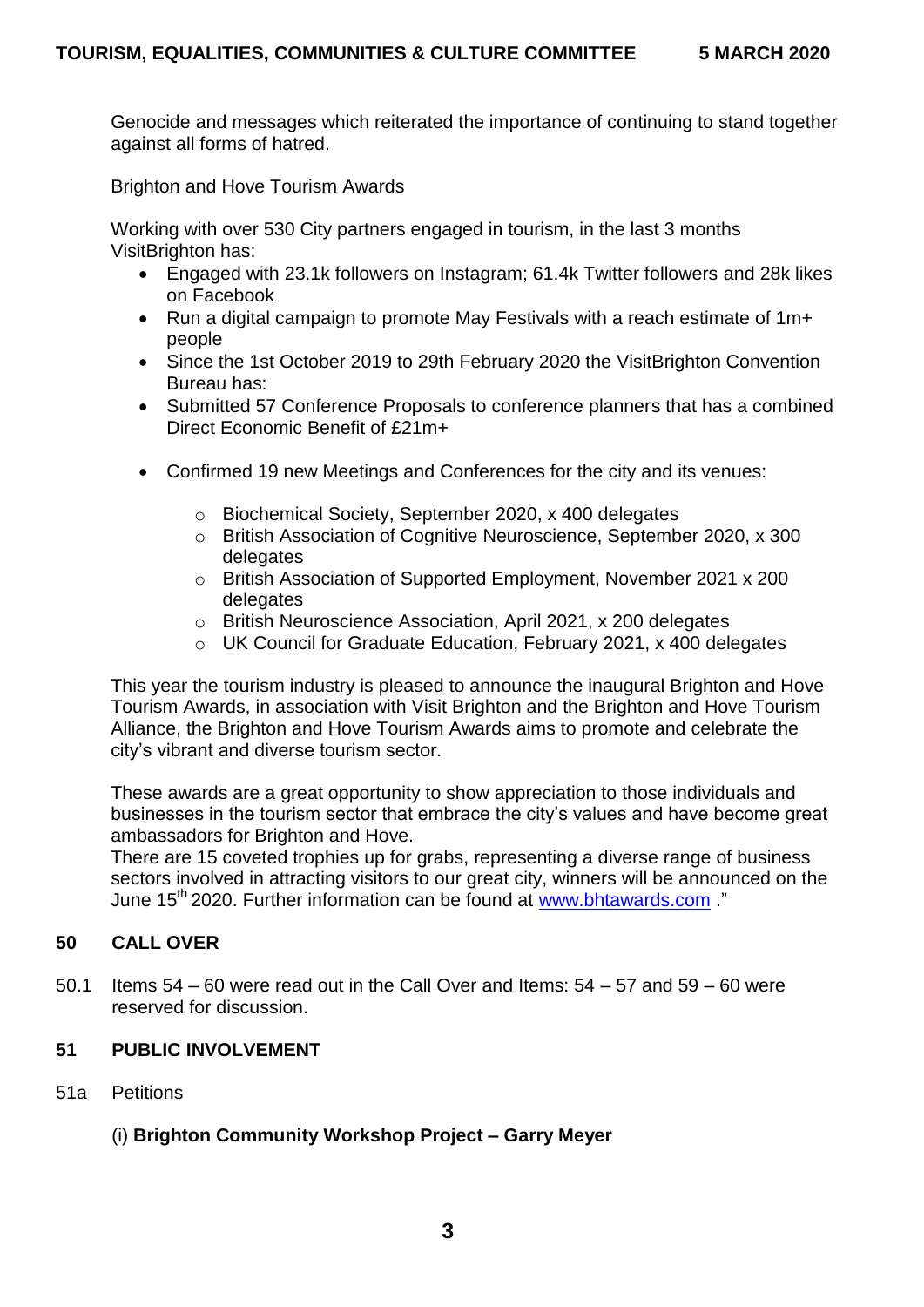- 51.1 Garry Meyer gave a short presentation to the Committee on the online petition signed by 113 people.
- 51.2 The Chair provided the following response:

"Thank you for the petition regarding the Brighton Community Workshop project. This is an interesting project that fits into the circular economoy work that the council is currently exploring and developing as part of the council's community wealth building priority.

I have asked the council's Property Estates team to meet with the petitioners to understand more about this project and how we might be able to offer support."

51.3 **RESOLVED -** That the Committee note the petition.

#### **52 ITEMS REFERRED FROM COUNCIL**

52.1 There were no items referred from Full Council.

#### **53 MEMBER INVOLVEMENT**

**(b) Written Questions**

#### **(i) Brighton Centre Catering Concession**

53.1 Councillor Nemeth put the following question:

"At the last meeting of this committee, why was the item 'Brighton Centre Catering Concession' pulled from the agenda at the last moment and why is it not due to be considered at this meeting?"

53.2 The Chair provided the following reply:

"The item 'Brighton Centre Catering Concession' was deferred to a future TECC Ctte to enable further review of the commercial arrangements for that particular concession. This is to ensure that the Council was obtaining best value from the contract. The Ctte paper 'Brighton Centre Catering Concession' is scheduled to be represented at a future TECC Committee".

53.3 Councillor Nemeth put the following supplementary question:

"Please can you confirm the financial implications which will result in deferring this report and what the subsequent officer time costs would be. I am concerned that this report may not come to fruition."

53.4 The Chair replied that the Report would come to Committee, and that a written response to this supplementary question would be provided.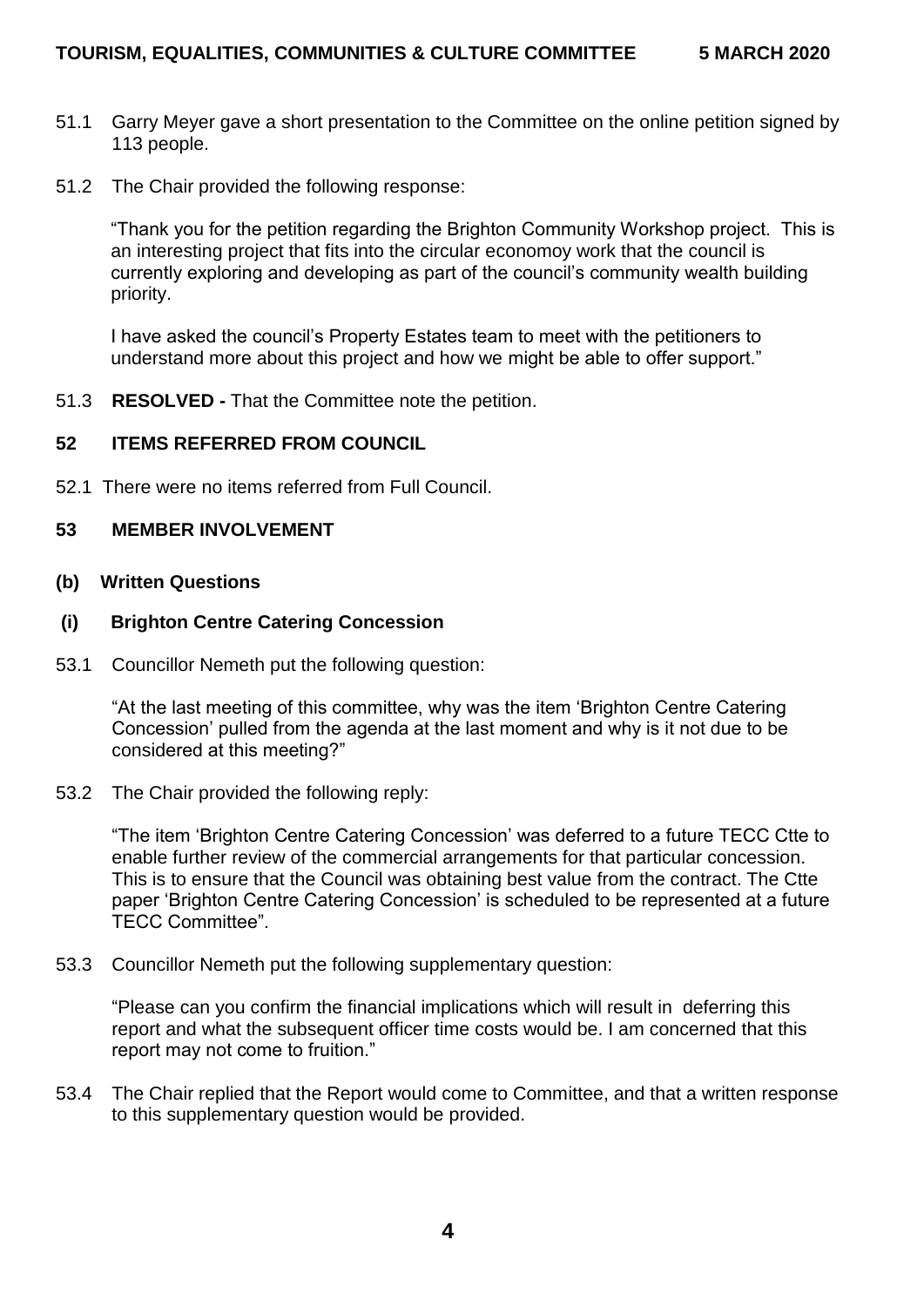53.5 Councillor Mears stated that a date was required in order to set up the new contract within the deadline required and the Chair responded that this was already being done within the deadline.

#### **(ii) Shingle**

53.6 Councillor Nemeth put the following question:

"What assessment has been made of, and what updated policies are now in place to counter, the impact of shingle on the promenade during the winter period to (i) disabled or elderly users of the seafront and (ii) those organising or participating in outdoor events?"

53.7 The Chair provided the following reply:

**"**The Seafront Office undertake daily patrols along the entire length of the Brighton & Hove coastline. As part of these patrols they will identify areas where there has been shingle overtopping which may be causing access issues along the promenades. In collaboration with the council's Coastal Protection, Seafront and Cityclean teams, addressing a safe pedestrian route and clear cycle lane (where applicable) along the seafront promenades is prioritised. Comprehensive clearance will be undertaken when forecasts provide a suitable period of stable weather and where the risk to continued overtopping has subsided. Programming comprehensive clearance also takes into consideration the annual Outdoor Events calendar. This approach ensures the most efficient use of the councils' limited resources across these three departments. Officers are researching specialist equipment which could be purchased to enable council staff to clear and maintain a temporary pedestrian route and the cycle lane more efficiently. The long term management of beach profiles is also being researched by council officers. This is to determine whether a policy of micro management would provide improved coast protection as well as reducing the possible risk and frequency of overtopping."

53.8 Councillor Nemeth put the following supplementary question:

"To clarify, do you recognise that this has got worse in recent years and whether complaints have mainly been from disabled beach users? Could these two issues be looked at in parallel?"

53.9 The Chair replied that these two issues could be run in parallel.

## **(iii) Waterhall Golf Course**

53.10 Councillor Nemeth asked the following question:

**"**Given that Waterhall Golf Club will needlessly fold if a new operator does not take over the course immediately after the impending deadline, and that mothballing costs are potentially huge, will a TECC Urgency Sub-committee be formed imminently to consider options?"

53.11 The Chair gave the following response: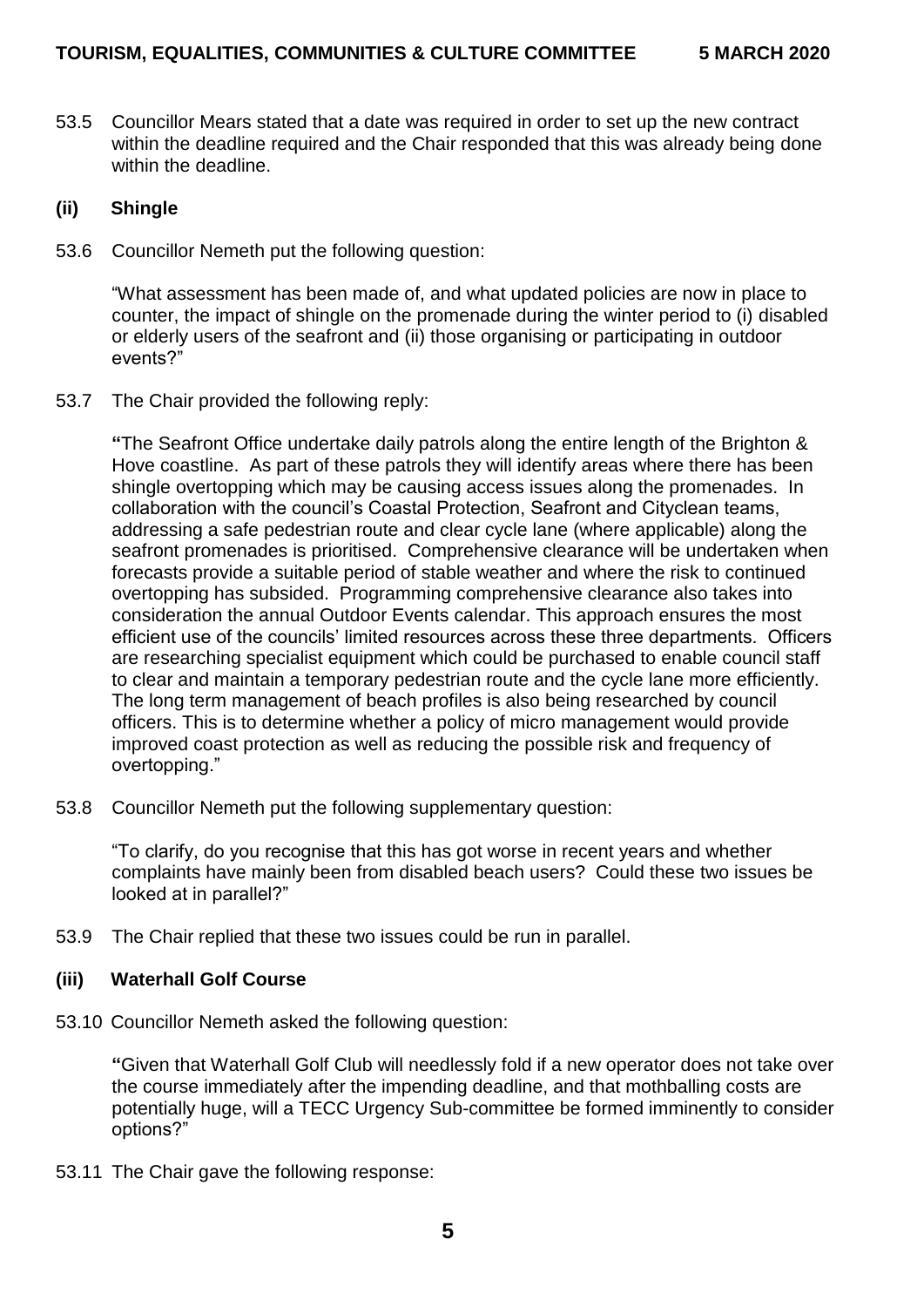"This committee recommended to P&R that the Waterhall Golf Club was leased to a CIC for restoration and rewilding. It is not a matter of Waterhall Golf Club needlessly folding if a new operator does not take over the course at the end of the current management contract. There is not a long-term, financially viable option available that would enable the Golf Club to continue. The council is still working with the proposed leaseholder for the Waterhall site to conclude the lease arrangements as agreed at Policy & Resources Committee. If the outcome of those discussions is not successful, engagement would then take place with elected members as appropriate."

53.12 Councillor Nemeth asked the following supplementary question:

"The deadline is at the end of this month. What will happen in the run up to this, if there is no successful negotiation with the new owner? I believe that they will lock the doors to the golf house, and that the club will fold unless people break in to the building. The current owners will take it away so there will be no option to carry on as normal."

53.13 Nick Hibberd, Executive Director Economy, Environment & Tourism stated that the Council were aware of the timetable and were working together with the company on this issue. He added that if any Members would like a briefing on the situation, he would be happy to offer this. Cllr Nemeth confirmed that he would like to have a briefing on the matter.

## **(iv) Self Build Register**

- 53.14 The Chair stated that since the question and answer for Cllr Nemeth's question was long and complex that instead of reading it out, he would send the answer via email, circulate this to everyone and publish these in the Minutes. The question and answer are as follows:
- 53.15 Councillor Nemeth asked the following question:

"Please supply the following figures in advance of City Plan Part Two discussions:

- (i) How many people are currently on the Self-Build Register which is maintained by the Council?
- (ii) How many have joined each year since its creation?
- (iii) How many communications have been made with its members?
- (iv) How many sites have been put forward by the Council?
- (v) How many homes are known to have been built as a result of the Council's work in this area?
- 53.16 The Chair issued the following response:
	- (i) How many people are currently on the Self-Build Register which is maintained by the Council? 193 individuals and 12 groups (as at 24 February 2020).
	- (ii) How many have joined each year since its creation?

At Oct 16 1 individual and 2 groups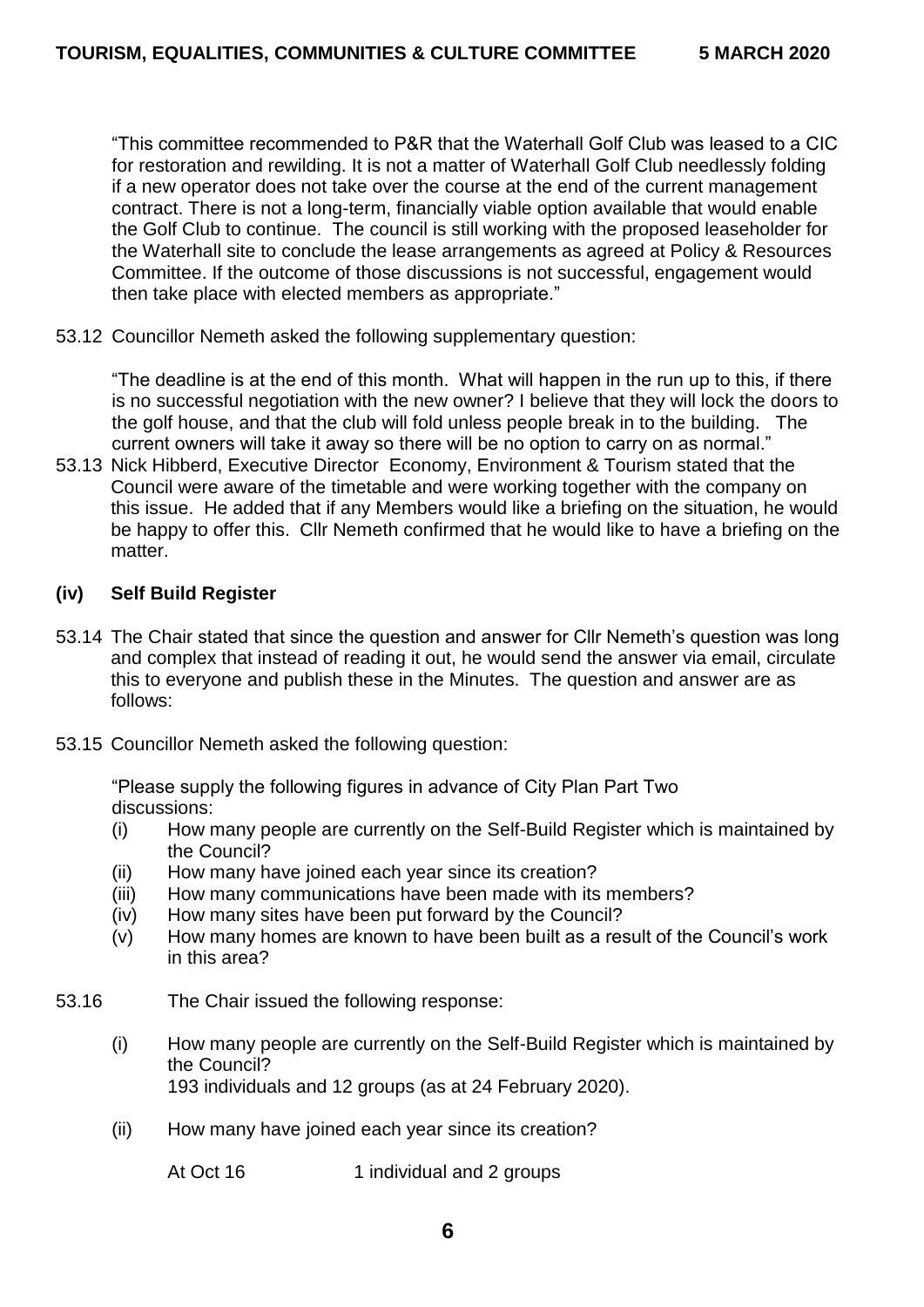| Oct 16 – Oct 17   | 41 individuals and 4 groups |
|-------------------|-----------------------------|
| Oct $17 - Oct$ 18 | 84 individuals and 6 groups |
| Oct $18 - Oct 19$ | 55 individuals and 0 groups |
| Oct 19 - Feb 20   | 12 individuals and 0 groups |

- (iii) How many communications have been made with its members? Communications are made on an individual basis with applicants as they register or when they have requested an update. All applicants are advised that the council will be in contact when details of serviced plots for sale are available.
- (iv) How many sites have been put forward by the Council?

There haven't been any plots identified to date to offer to those on the register. We are negotiating with developers to include self/custom build plots within s106 agreements where practicable and viable. If the council are aware of any other plots that become available for sale we will contact all members of the register so interested applicants can liaise with the owners/developers direct.

(v) How many homes are known to have been built as a result of the Council's work in this area?

Brighton & Hove City Council (BHCC) has a long history of working with housing co-operatives and supporting community led housing to build new homes on council or privately owned land. At present Bunker Housing Co-operative are building two homes on a former council owned site at Plumpton Road. Working in partnership with the Brighton & Hove Community Land Trust a number of additional council owned sites have been identified for community led housing schemes at Coldean Lane and Dunster Close with plans to deliver homes in the next couple of years. Further work is being undertaken to identify other suitable sites in the city. City Plan Part Two includes specific policy references promoting self and custom build housing as part of the general housing mix and specifically on the urban fringe housing sites.

The council is also looking into identifying and monitoring individual planning approvals for self and custom build developments. Self-build homes will also be exempt from Community Infrastructure Levy and its introduction presents a further opportunity to collect information on self-build in the city. Applicants for self/custom-build will be required to submit a specific form to claim CIL exemption which will allow us to identify these developments for monitoring purposes (which has been difficult previously).

53.17 Councillor Nemeth asked the following supplementary question:

"Are you happy with the approach of the Selfield ?

- 53.18 Liz Hobden, Head of Planning stated that she would email a written response which would be circulated after the meeting.
- **v) Ice Rink**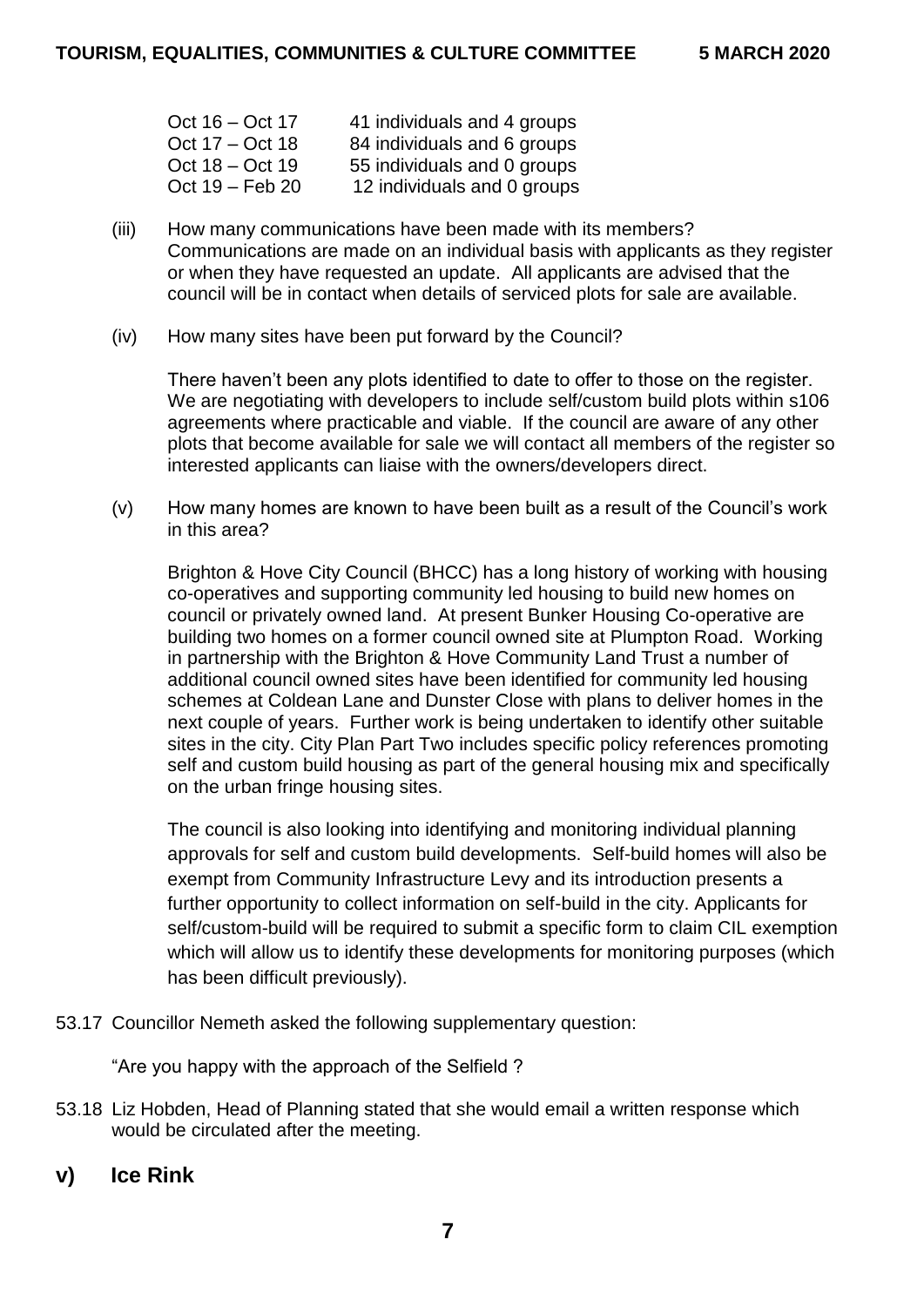53.19 Councillor Nemeth asked the following question:

"Following numerous promises that were made to members of the public campaigning for an ice rink in the city, what progress has been made in finding a site and making the idea a reality?"

53.20 The Chair gave the following response:

"The council has not made any promises with regard to the provision of an ice rink in the city. The council undertook a soft market testing exercise inviting potential designers, builders and operators to work with the council to identify whether the provision of a new permanent ice rink is feasible in the city. This exercise was not successful in identifying any feasible proposal for an ice rink in the city."

- 53.21 Councillor Nemeth did not have a supplementary question.
- **53 d) Notices of Motion**

#### **i) Mary Clarke Statue**

- 53.22 The Chair introduced the Notice of Motion which went to Full Council on 30 January 2020 and was referred to this Committee for consideration. The Chair confirmed that he had attended the Double Standards concert featuring Lianne Carroll and Claire Martin which had already raised over £4,500 for the Statue Appeal.
- 53.23 Councillor Nemeth queried whether there would be a report from Full Council on this Notice of Motion.
- 53.24 Councillor Hill stated that from recommendation 21 on page 31, it could instead be noted
- 53.25 Councillor Simson stated that she felt strongly about this issue.
- 53.26 The Chair stated that the issue was fully supported and that there was no avoidance on the issue and that a report could be brought to the next meeting, if required.
- 53.27 Councillor Mears stated that Full Council's wishes had to be recognised and followed. The Cha
- 53.28 The Chair concluded that a written update would be given to a future TECC Committee meeting, in order to resolve the issue.
- 53.29 **RESOLVED:** That the Committee agreed to a report and written update being presented to the next TECC Committee meeting.

## **54 BEACH ACCESS UPDATE**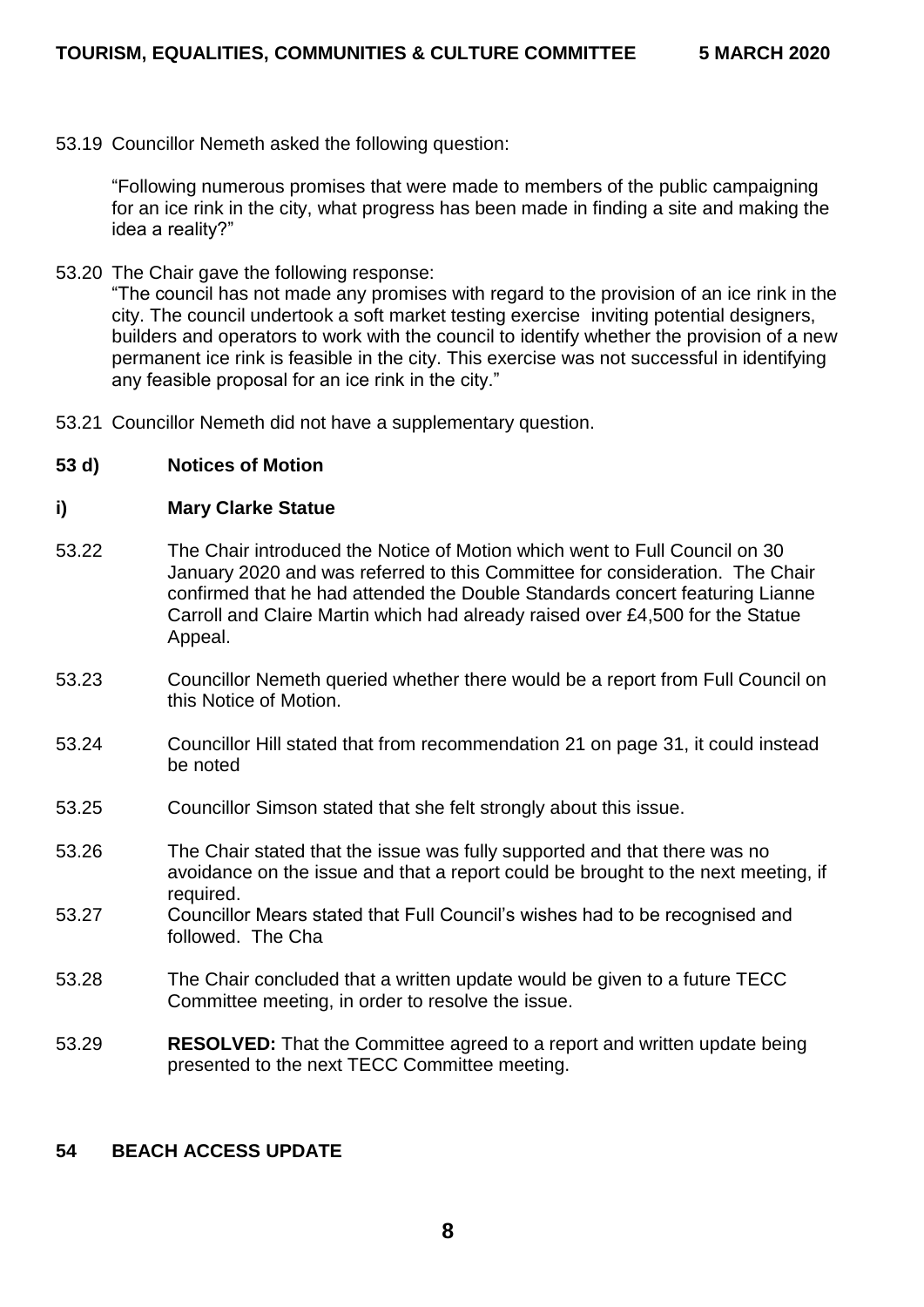- 54.1 Ian Shurrock, Head of Sport and Leisure and Toni Manuel, Seafront Development Manager introduced the report, which had followed an initial report from BAT the Beach Access Team and was supported by SCOPE, whose members were present at the meeting. They confirmed that this was an important issue for improving access to the beach for the city and that access to the beach was widely acknowledged as a challenging issue. The Officers confirmed that they had met with BAT and now requested the Committee supported the ongoing work on this issue. They highlighted the main recommendations to support the allocation of S106 money in order to support infrastructure projects and plans for the immediate future.
- 54.2 The Chair thanked Hannah and Neil from BAT, since he felt that the meetings opened people's eyes to the problems of beachfront access.
- 54.3 Councillor Powell noted that it had taken over a year from the issue of the petition in 2019 to come to fruition and that she was astounded that the whole process had taken around 10 years to get off the ground.
- 54.4 Councillor Powell also asked the following 6 questions:

1. She asked for more information on the wheelchair trials and asked if the use of scooters had also been researched.

- 2. The issue of staffing on how the wooden strips and the rubber mats would be maintained; and whether staff with disability awareness would be involved.
- 3. Where would the beach access be advertised?
- 4. How would people get to the seafront and is provision for transport and / or parking being made?
- 5. How would the Health and Safety on the beach be managed.

6. Since SCOPE was a national body, which local disability groups had been engaged with, such as GIG on this?

- 54.5 The Chair replied that regarding question 6 the Beach Access Team had been engaged with and meetings had already been happening for one year.
- 54.6 The Seafront Development Manager gave the following replies:

1. Regarding the wheelchair trial, a number of electric chairs had been trialled but none had had the capacity to cope with the terrain and the gradient on Hove beach had proved problematic and that extra assistance from a carer was needed. She confirmed that the research did not source a good selection of wheelchairs from the UK and wheelchair had not yet been found that would be suitable for the terrain. There was only one from the US – the Nomad chair which they had deemed suitable to purchase. They had looked into mobility scooters but had concluded that these were not suitable for the shingle beach due to the small wheels.

- 2 The wooden strips and rubber matting would be laid down for each season. There would need to be the correct access route found to allow more ease to get across the shingles.
- 3 The access would be advertised on the Seafront Office webpage and there would also be additional coverage through SCOPE web pages to get more information out into the community.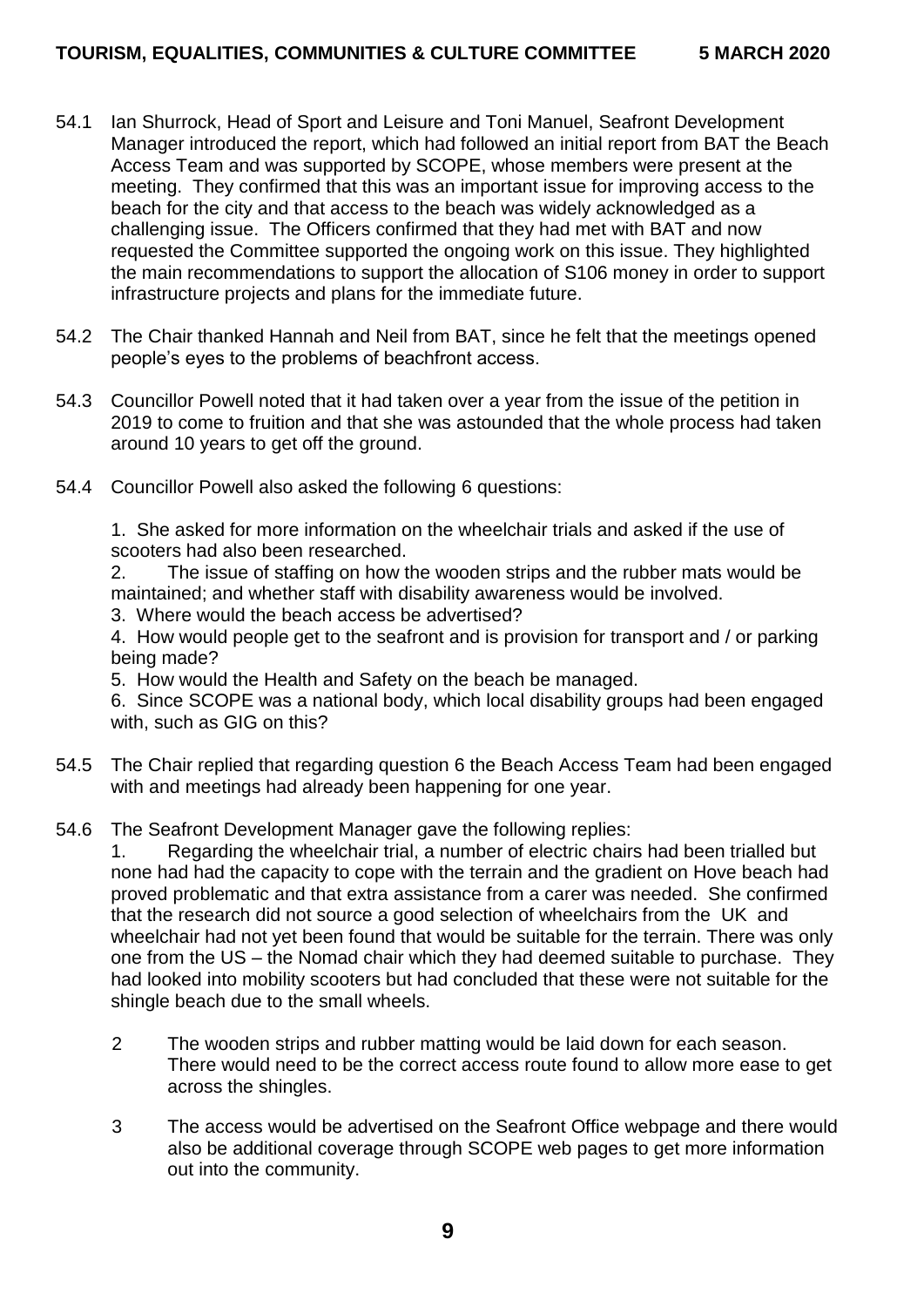- 4. Areas for viewing platforms had already been identified and the first one was next to King Alfred's leisure centre in Hove. There were already disabled parking bays and toilets available in this area and also near the Seafront Office, which was accessible to public car parks, with a ramped access area to the beach.
- 5. She noted that staffing would be required for health and safety since shingle was slippery and that matting was required.
- 6. Possability People and SCOPE had already been involved in the project as well as the Beach Access team and that the research and had been broad and wide ranging.
- 54.7 Councillor Powell queried whether the rubber mats were only for summer use and if there was a long term solution. She felt that the scheme was extremely positive for the City and should be advertised more widely in papers such as the Argus. The Councillor queried what the end result for the beach would be, and whether the whole seafront would be widened. The Head of Sport and Leisure replied that the input from the Beach Access Team and their local knowledge had been excellent and that they wanted to improve access with new technology as much as possible, with the priority on starting with current solutions in order to make progress as quickly as possible.
- 54.8 Councillor Nemeth echoed the admiration for this project and confirmed that he had already been in touch with the Beach Hut Group whose members were keen to assist with access. He also highlighted the point that the shingle moved all the time and buried additions to the beach and that therefore a mat would easily be covered in stones in the event of a small storm and that therefore technical questions had to be covered on this issue. He also recommended that the new Project Board for the King Alfred project should be included in all future plans. He also asked about the issue of sourcing a UKbased wheelchair and how many chairs and their upkeep could be bought within the 10K budget. The Seafront Development Manager confirmed that only one wheelchair could be purchased within the 10K budget. She confirmed that in future they wanted to trial different chairs suitable for different users.
- 54.9 Councillor Mears stated that she saw beach access as an important issue and was concerned that only the Chair had been asked to be involved and that Members from the other Parties should have been invited and that this was an oversight, since it should be a cross party consultation. The Chair replied that he thought a cross party invitation had been issued to the petitioners.
- 54.10 Councillor Simson asked about the consultation with Sea Lanes and other professional contacts and also about the planning applications that had been submitted. The Seafront Development Manager replied that there had been consultations with Sea Lanes and that the ongoing problem had been getting down to the water's edge. She also confirmed that the Beach Access Team had spoken to architects and engineers on this issue. She also confirmed that the last application for funding from Pride had been unsuccessful and that BAT were currently looking at alternative funding methods at present.
- 54.11 Councillor Powell asked whether there would be a designated member of staff available and the Seafront Development Manager replied that staff would be trained in assisting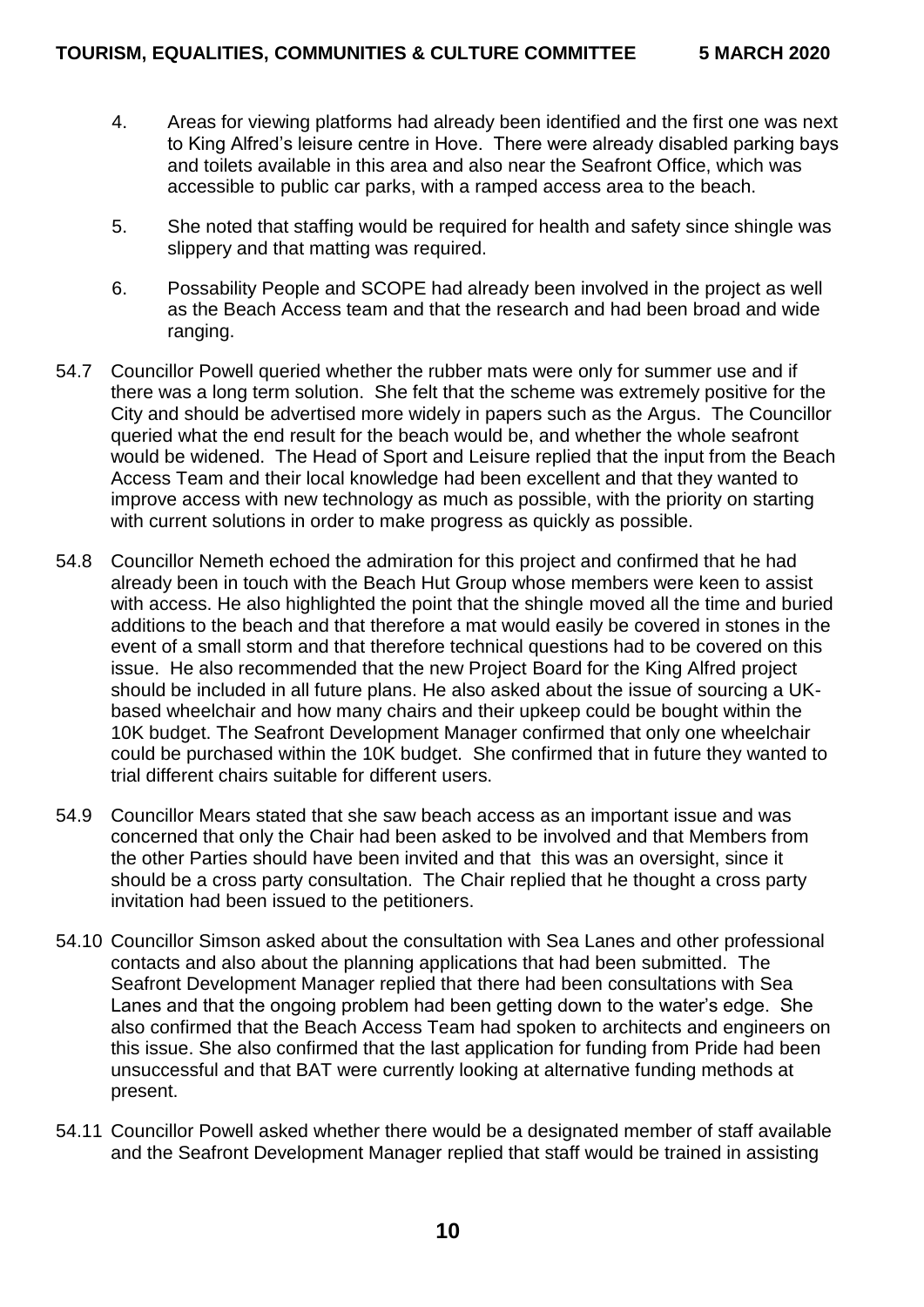with the wheelchair, and on giving tips and advice on beach access and that there would be a broom for sweeping up shingle.

- 54.12 Jo Martindale asked about consulting with the parent carer council on the issue of children's wheelchairs for the beach and that it was also important to include Adult Social Care, and the Council should be thinking across all departments. The Seafront Development Manager replied that this was possible and that currently they had trialled an adult wheelchair but were looking at a range of different models for different needs and ages.
- 54.13 **RESOLVED:** That the Committee:
- 1. Noted the progress already made towards improving beach access in Brighton & Hove.
- 2. Supported the continuation of improvements to beach and seafront access in Brighton & Hove.
- 3. Agreed that, where appropriate, Transport and other allocations from Section 106 and future Community Infrastructure Levy (CIL) contributions be used to facilitate beach access improvements as identified by the Beach Accessibility working Group (BAWG).
- 4. Agreed that the Beach Access Team (BAT) were established as a key consultee for all seafront infrastructure and redevelopment projects.

## **55 PROPOSED SUBMISSION CITY PLAN PART 2**

- 55.1 The Planning Manager gave a brief summary of the report together with the Principle Planning Officer.
- 55.2 Councillor Ebel asked the following questions:
	- 1. How did Officers feel the plan met the provision for affordable housing in the city?
	- 2. Can Officers identify the site above the shopping centre / brown field site and will there be an investigation into this site?
	- 3. The Green party asked for restrictions to be place on the number of conversions to holiday homes. Is it possible to explore other council precedents such as Cambridge and Richmond, where holiday lets have been considered as a change of use.
- 55.3 The Planning Manager gave the following replies:
	- 1. The main policy is CP20 which seeks up to 40% affordable housing which is quite an ambitious target. It would not be possible to offer 100% as there is no evidence to show it is viable, so the council tries to secure 40% with a high proportion of affordable homes in the city.
	- 2. The Council has a program called Direct Delivery on restricted urban sites and these have to be demonstrated as suitable and available. Sites that have been allocated have been delivered over the period. The Brighton General Hospital site identified has a number of constraints such as listed buildings and it is simply not viable to require 100% affordable housing on this site.
	- 3. Holiday lets are classified as residential and that where the council has evidence, the council will change the classification.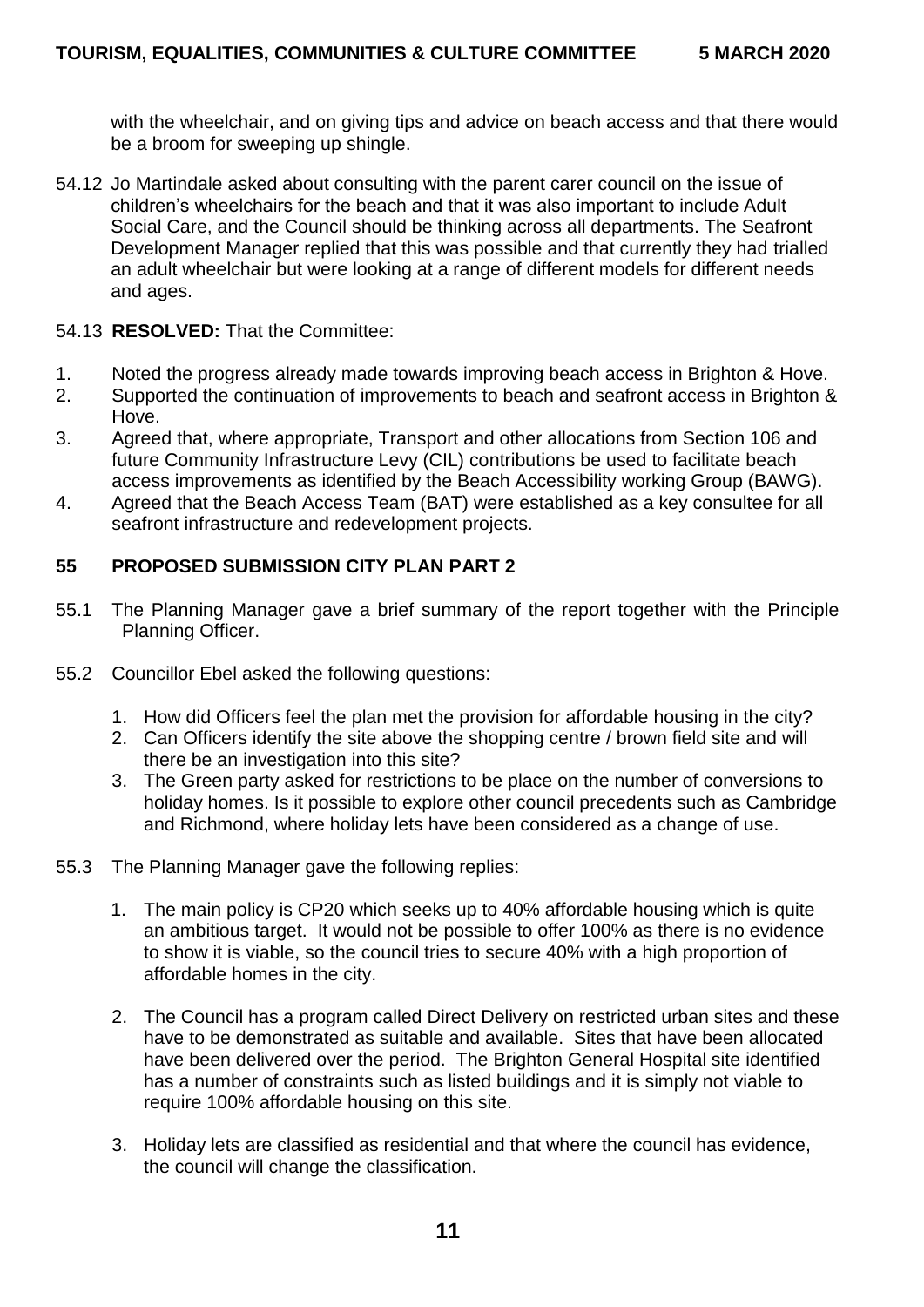- 55.4 Councillor Ebel then asked 3 more questions:
	- 1. How will the urban fringe sites be achieved on a practical level?
	- 2. What kind of eco surveys have been carried out for the areas for rewilding ?
	- 3. The reference to achieving a 19% reduction in carbon emissions is low why is this figure not higher?
- 55.5 The Planning Manager gave the following answers:
	- 1. Whilst it is often possible to secure a positive management plan for urban fringe sites, however, some of these are not as well managed as they could be.
	- 2. In 2015 an incorporated Phase1 habitat surveys were carried out.
	- 3. The policy has been adopted of CP8 sustainable buildings. This has to be in accordance with the targets. The Council's evidence around the other requirements meant that they could not show to inspections in order to meet the targets.?
- 55.6 Councillor Nemeth stated that he recognised the work that had gone into the plan. However, he confirmed that he wanted to abstain and have a full debate at Full Council on this report.

## 55.7 **RESOLVED:**

- (1) That the summary of the main issues raised in the consultation on the draft City Plan Part Two carried out 5 July – 13 September 2018 (included at Appendix 2 with a full summary schedule set out in the Statement of Consultation published on the City Plan Part Two webpage be noted: [https://www.brightonhove.gov.uk/content/planning/planning-policy/city-plan-part](https://www.brightonhove.gov.uk/content/planning/planning-policy/city-plan-part-two-proposedsubmission-stage-2020)[two-proposedsubmission-stage-2020\)](https://www.brightonhove.gov.uk/content/planning/planning-policy/city-plan-part-two-proposedsubmission-stage-2020);
- (2) That the procedural note for tabling amendments at Full Council (included at Appendix 6) be noted;
- (3) That the Proposed Submission City Plan Part Two (along with the policies map and other proposed submission documents) is referred to Full Council for consideration;
- (4) That the following studies as supporting evidence for the City Plan: Student Accommodation Study, SHLAA update, Gypsies and Travellers Needs Assessment Update, Build to Rent Study, an Update to the 2018 Wildlife Study, the Strategic Flood Risk Assessment Level 1 and 2 Screening and the Older Person Housing Needs Assessment 2019, be approved.

# 55.8 **RESOLVED TO RECOMMEND:**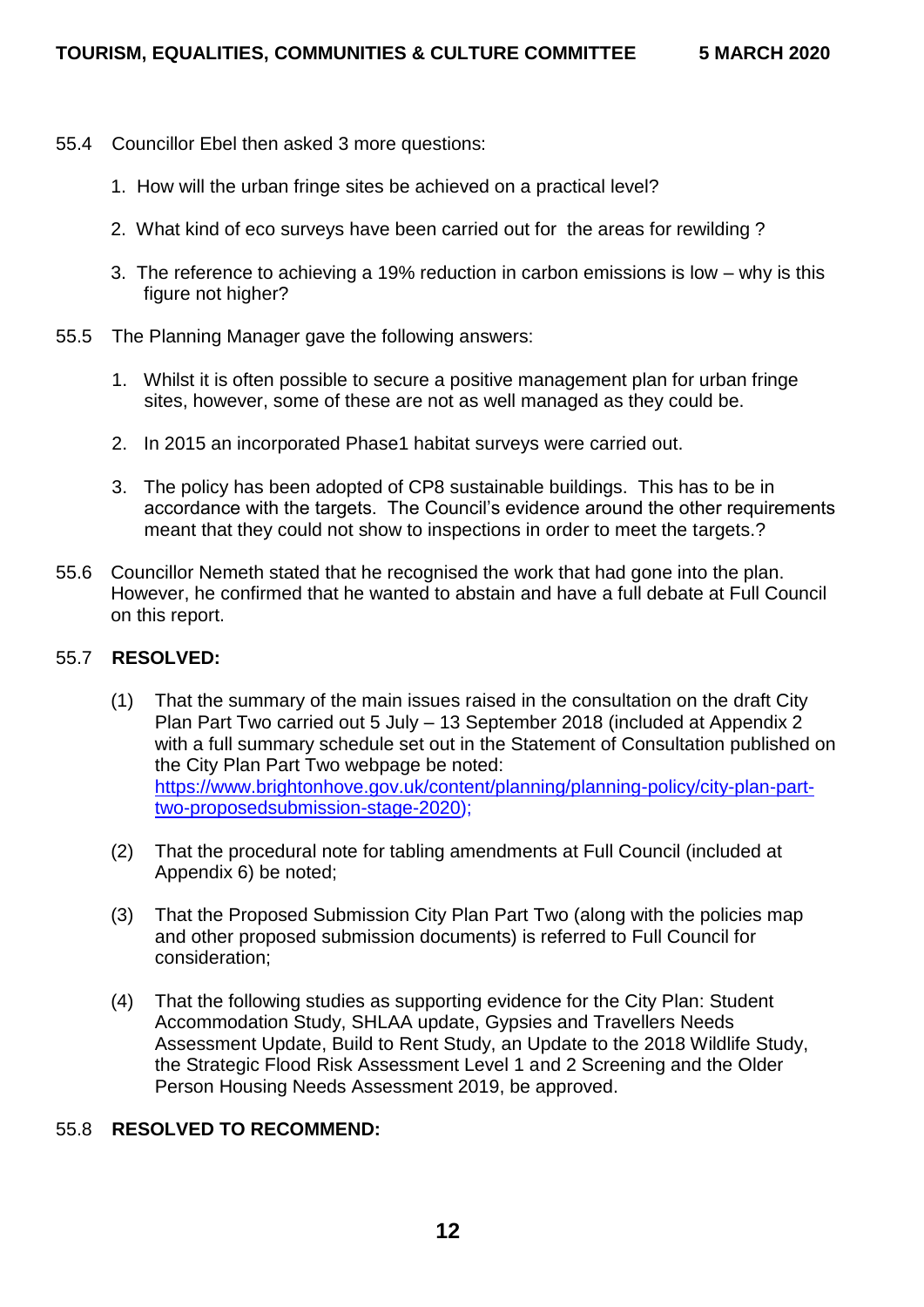(1) That the summary of the main issues raised in the consultation on the draft City Plan Part Two carried out 5 July – 13 September 2018 (included at Appendix 2 with a full summary schedule set out in the Statement of Consultation published on the City Plan Part Two webpage be noted:

[https://www.brightonhove.gov.uk/content/planning/planning-policy/city-plan-part](https://www.brightonhove.gov.uk/content/planning/planning-policy/city-plan-part-two-proposedsubmission-stage-2020)[two-proposedsubmission-stage-2020\)](https://www.brightonhove.gov.uk/content/planning/planning-policy/city-plan-part-two-proposedsubmission-stage-2020);

- (2) That the Proposed Submission City Plan Part Two (along with the policies map and other proposed submission documents) for statutory public consultation for a period of six weeks commencing May 2020 in accordance with Regulation 19 of the Town & Country Planning (Local Planning) (England) Regulations 2012 be approved;
- (3) That the subsequent submission of the documents to the Secretary of State under Regulation 22 of the Town & Country Planning (Local Planning) (England) Regulations 2012 subject to no material changes, other than alterations for the purposes of clarification, improved accuracy of meaning or typographical corrections, being necessary be approved;
- (4) That the Head of Planning be authorised to agree any draft "main modifications" to the City Plan Part Two necessary to make it sound and to authorise the publication of such draft modifications for public consultation save that should any draft modification involve a major shift in the policy approach of City Plan Part Two the draft modification shall be referred by the Head of Planning to the Tourism Equalities, Communities & Culture Committee for approval.

# **56 REGULATION OF SHORT TERM HOLIDAY LETS**

- 56.1 The report was introduced by Jo Player, Head of Safer Communities.
- 56.2 The Chair confirmed that two Amendments had been received from the Conservatives and the Green Party and that both amendments should be considered together. He then asked Councillor Nemeth to move the proposed Conservative Amendment.
- 56.3 Councillor Nemeth proposed the Conservative Amendment. He stated that he proposed that an existing member of the Council should be employed, so that an extra post would not be created. He confirmed that it was important that there was a separate point of contact within the team.
- 56.4 Councillor Mears seconded the Conservative Amendment.
- 56.5 The Chair then took a vote and the Conservative Amendment was approved.
- 56.6 The Chair then invited Councillor Ebel to move the Green Party Amendment.
- 56.7 Councillor Ebel moved the Green Party Amendment. Councillor Ebel gave an example of a hen party which demonstrated the problems that unregulated holiday lets caused,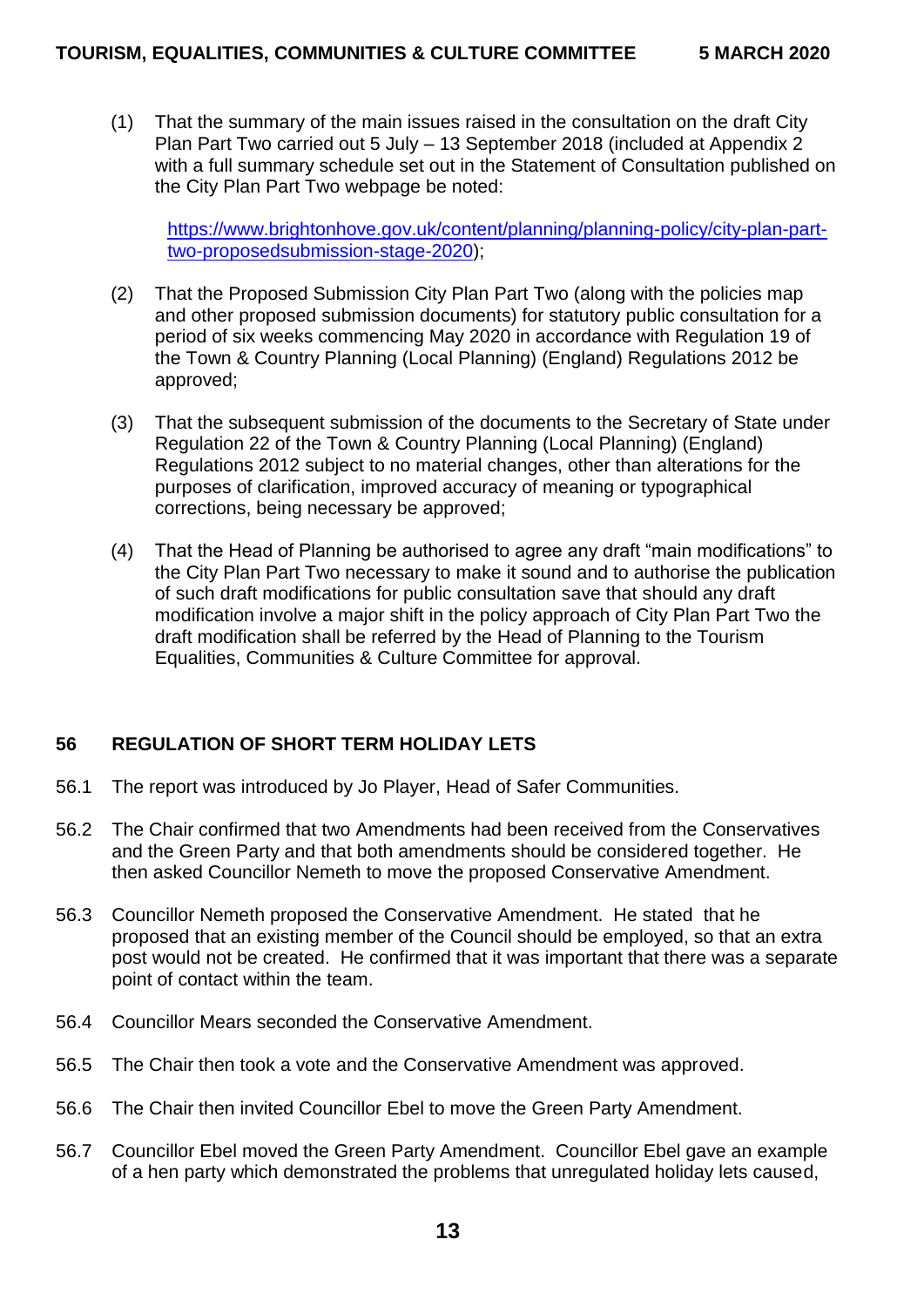which included noise pollution, residents lack of access to help and anti social behaviour. She added that the Green amendment would allow Officers to tackle the problem and she felt that both Amendments could work together.

- 56.8 Councillor Rainey seconded the Green amendment. Councillor Rainey added that there was a high proportion of properties that were empty during the week and then full at the weekend, citing examples of Camelford Street and Margaret St which both held a high numbers of rented houses, which needed to be regulated in future.
- 56.9 Councillor Powell stated that what had been a simple idea had now become a multi million pound business that had become unbearable and she highlighted point 2.3 on the contact was definitely required.
- 56.10 Councillor Nemeth queried whether council tax payment was an issue within this and the Chair replied that this issue did not need to be checked.
- 56.11 Councillor Ebel stated that it was not regulated, as in Denmark where Air BnB bookings were sent straight to the tax man. The Head of Safety stated that she was happy to look into the issue of tax which could be conveyed via email after the meeting.
- 56.12 Councillor Simson stated that she thought the recommendations required strengthening and that the Green amendment required too many resources to implement.
- 56.13 Councillor Hill stated that Labour had already looked into the matter in depth and that this issue needed to be addressed nationally, since the right regulations were not currently in place to do this. She gave the example that a C3 – a whole house let, should be regarded as a business, in order to be regulated properly. She added that the only issue with the Conservative amendment was a time issue and that time was required to address properly and therefore the Conservative amendment was not realistic. She therefore concluded that she was minded to support the Green amendment, but not the Conservative amendment.
- 56.14 Police Officer Nick May stated that he had spoken to Council Officers about the issues regarding Anti Social Behaviour (ASB) and drug dealing and that these were significant issues that the Police did not have the facilities to cope with and that regulations were required. He stated that they could deal with immediate criminality but that any thing the council could do to strengthen the enforcement on these issues would be welcome.
- 56.15 The Executive Director, Families Children & Learning stated that from an Officer perspective, the Council was happy to set up a contact to the deal with the problem, which would consist of more than just one single person. He added that regardless of which amendment was passed, a designated contact point could be put in place.
- 56.16 Councillor Simson confirmed she was happy to vote for the Green amendment due to the urgency of the matter.
- 56.17 There was then a ten minute detailed discussion about how wording of individual paragraphs of the two amendments could be combined and then adjusted in order to be approved. After the discussion, an agreed composite of both Green and Conservative Amendments was confirmed by the Legal Advisor.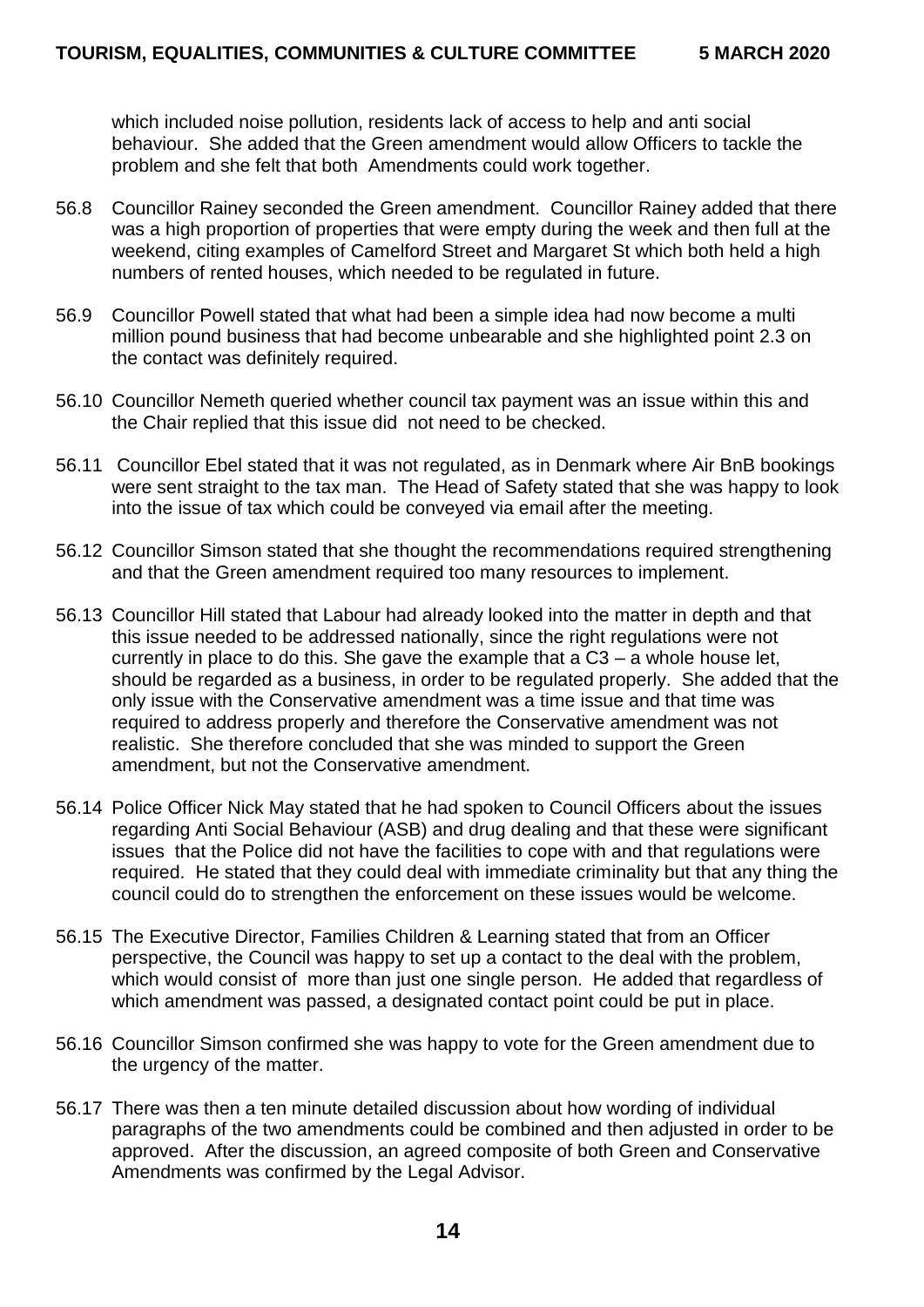- 56.18 The Chair then took a vote and the revised composite Amendment was agreed.
- 56.19 **RESOLVED** that the Committee:
	- 1 Noted the content of this report
	- 2 Agreed to officers using existing powers to investigate and respond to complaints about short term holiday lets, ensuring a co-ordinated approach to enforcement between services.
	- 3. Agreed that the Interim Director Housing Neighbourhoods and Communities (ID) will determine which is the most appropriate department to be the central point of contact (POC) for residents and others to raise concerns about short term holiday lets with, and for that department to be responsible for co-ordinating the efforts described in 2.2 and liaising with the complainants. The council will also publish by way of general communication and on the website the point of contact details for the public to use. The website to be updated no later than 30th April 2020. The ID to update Committee Members once the actions are complete.
	- 4. Agreed that the Interim Director of Housing, Neighbourhoods and Communities:
		- a. explore the feasibility of setting up an officer 'task force,' that could jointly share information, resident concerns and help address problems raised by short-term holiday lets. This could, for example comprise of a Planning Officer, an EHL Officer, a Community Safety Officer, a Field Officer, a Highways Officer, a representative from Cityclean, a Private Sector Housing Officer and a Licensing Officer. The feasibility should take into consideration any resource issues among staff teams.
		- b. Set up mechanisms to further promote the options available to residents affected by a short-term holiday let or 'party house', such as through:
			- Raising awareness of the role and jurisdiction of the planning enforcement team;
			- Raising awareness of the work and role of the council's noise complaint service (EHL);
			- Any other appropriate measures that will build as rich a picture as possible of the city's short term holiday let/party house lets, particularly in lieu of a registration scheme or any similar powers emerging from government.
	- 5. Noted that officers are actioning the requests in the Notice of Motion to lobby central Government for a national registration scheme and for enhanced enforcement powers for officers to deal with issues caused by these types of properties and to write to Air BnB regarding a consultation. Committee asks the Chief Executive to write to the Secretary of State seeking changes or additions to legislations as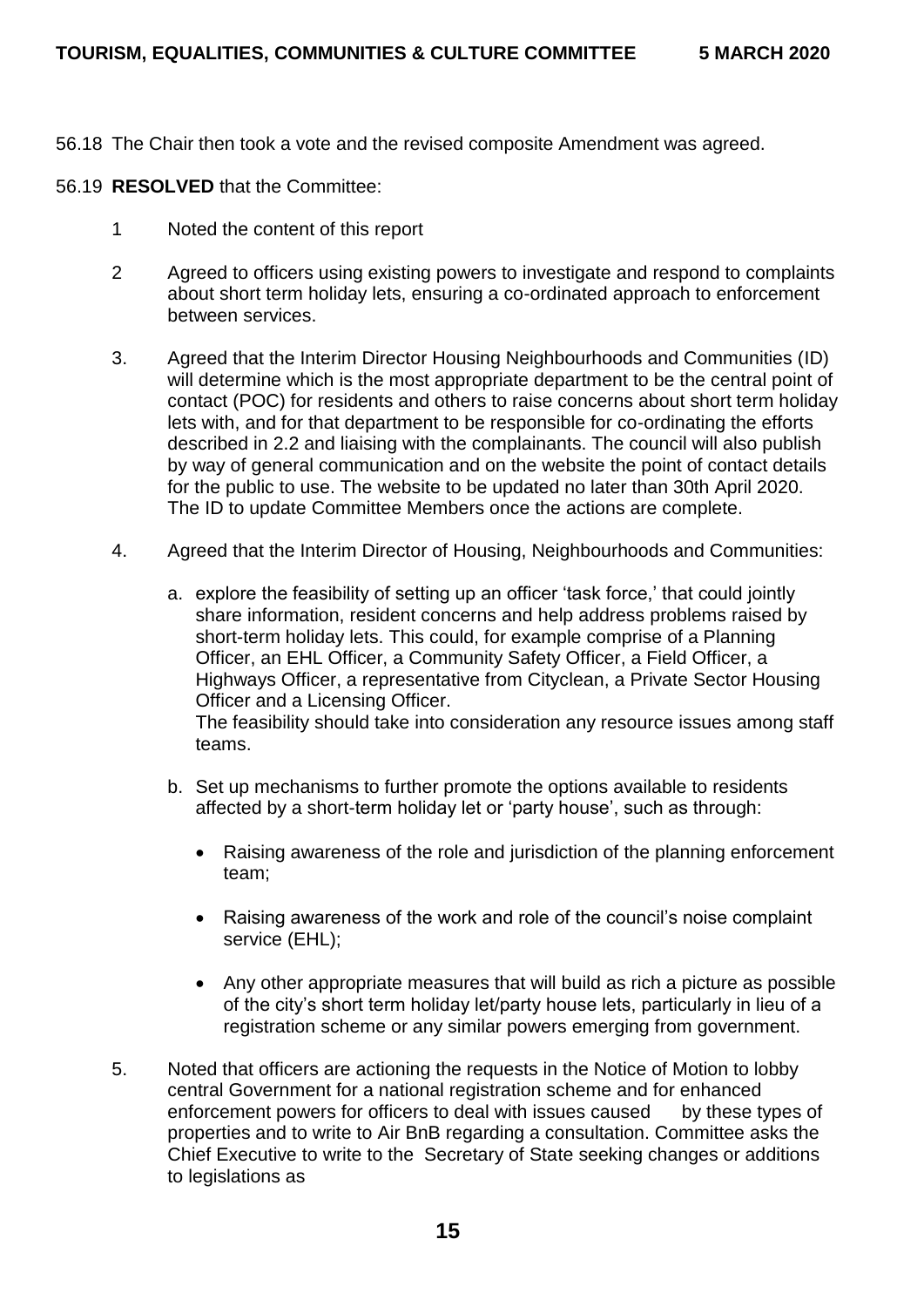follows:

- Nationally prevent tax evasion similar to those applied in Denmark, where owners' tax details and income will automatically be sent to the authorities by AirBnB (and other providers),
- Nationally introduce a new planning use class for such holiday lets or measures for such properties to apply for a change of use class from C3 to another appropriate use class (e.g. C1): in order to convert a property from a residential unit into a short-term letting place.
- Introduce measures that permit local authorities to monitor and restrict the maximum number of short-term holiday lets or 'party houses,' permitted in one street; similar to the recently approved BHCC Art. 4 Direction for HMOs with a maximum % threshold.
- Detail the feasibility of any short-term holiday let regulations or measures that can help local authorities to reflect the pressure on neighbourhoods and local housing need, such as a minimum, or maximum length of stay in areas of high density 'short term holiday lets,' and in high housing need;
- Introduce a requirement that operators in the market share data on the location of properties with the local authority;
- Introduce mechanisms for supporting local authorities to address issues of use/duration/frequency of short-term holiday lets where such measures can have a beneficial effect on local housing need and on communities.

## **57 SWIFT BOXES IN NEW DEVELOPMENT**

57.1 The Head of Planning gave a brief summary of the report which had been requested by Full Council in 2019. She highlighted the two main recommendations: 1. Noting that work had already been done with the assistance of the County Ecologist on Bee bricks and the differences between Swift Boxes and bricks. She confirmed that the officer recommendation was that this was agreed from 1<sup>st</sup> April 2020.

57.2 Councillor Ebel pointed out that swifts needed to eat insects and thus it was important to ensure there was wildlife around the Swiftbox.

57.3 The Chair confirmed that an Amendment had been received from the Conservative Group and asked Councillor Nemeth to move the amendment.

57.4 Councillor Nemeth brought in examples of swift bricks to show the Committee and said he was delighted to bring this to the Committee as he was concerned that Swift Bricks could be filled in, but Swift Boxes could not . He stated that the Amendment was a clarification on the terminology.

57.5 The Amendment was seconded by Councillor Mears.

57.6 The Chair took a vote and was agreed unanimously.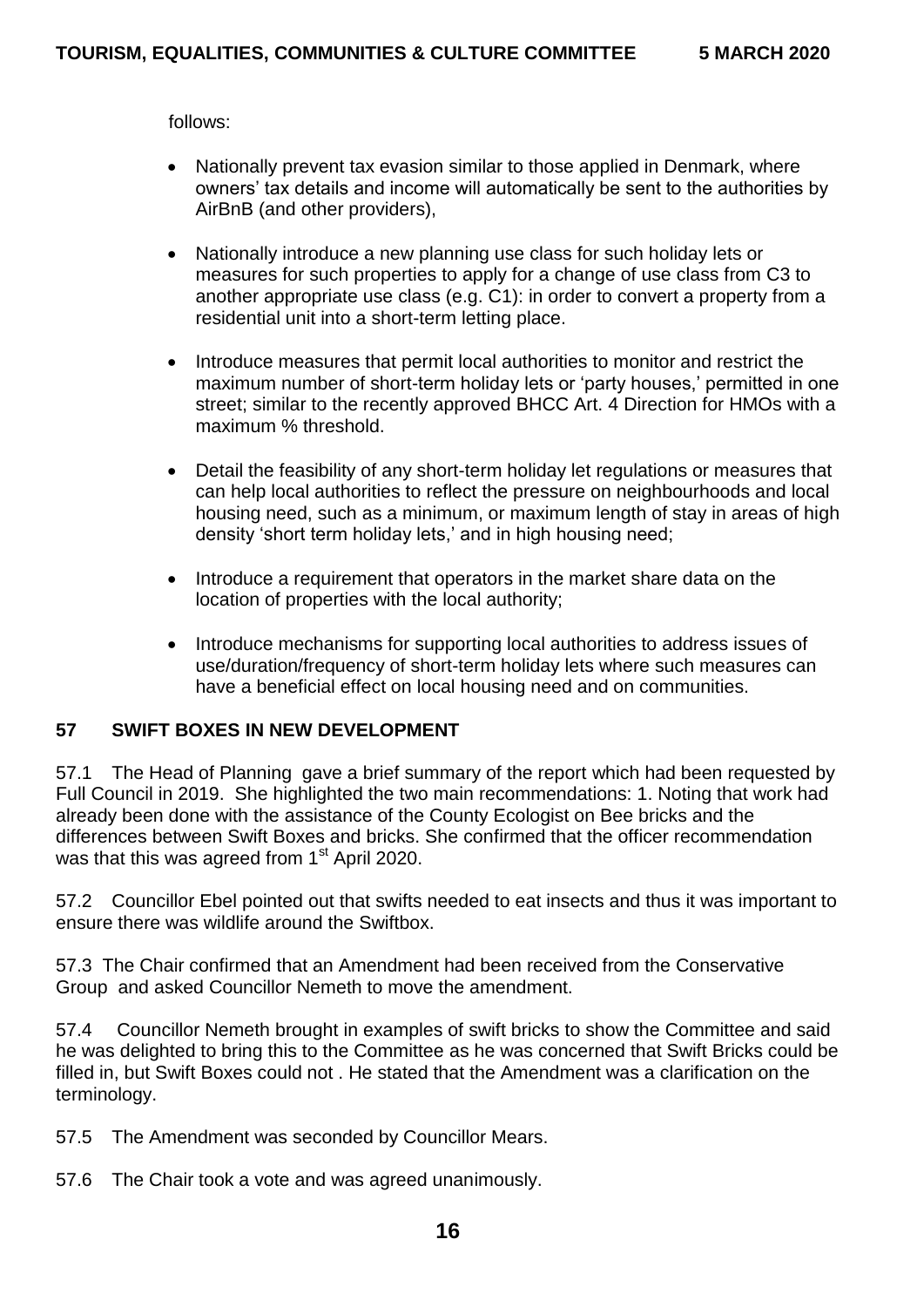#### 57.7 **RESOLVED:** That the Committee

- 1 Noted the introduction of a model planning condition and informative requiring the provision of bee bricks which have been attached to all planning permissions for new build developments from 1st November 2019.
- 2 Agreed to the introduction from 1st April 2020 of a model planning condition and informative (Appendix 1) requiring the provision of swift boxes (including swiftbricks) in planning permission granted for new development and an informal advice note, as set out in paragraphs 3.6 to 3.8 of the report (Appendix 2) and grants delegated authority to the Executive Director Economy, Environment & Culture to make minor amendments to the note having consulted the members of the three Groups who sit on this committee in advance of implementation.

#### **58 REVIEW OF PLANNING SERVICE FEES & CHARGES 2020/21**

#### 58.1 **RESOLVED:** That the Committee

- 1 Granted delegated authority to the Executive Director Economy Environment & Culture to agree the final lump sum fee rates for the proposed new charging structure for PPAs in Appendix 1
- 2 Re-confirmed delegated authority to the Executive Director Economy Environment & Culture to negotiate fees for lar scale PPAs outside the new charging structure set in 2.1 above, based on the hourly cost of officers, agency/consultant planning, transport and other specialist staff as required
- 3 Agreed the new rates and simplified fee structure for PAA for applications for householder and small scale projects outlined in Appendix 2
- 4 Approved the proposed fees and charges increases for Building Control outlined in Appendix 3

#### **59 ROYAL PAVILION AND MUSEUMS SERVICE - ANNUAL SERVICE PLAN**

- 59.1 Donna Chisholm, Assistant Director Culture Tourism & Sport and Janita Bagshawe, Head of Royal Pavilion and Museums gave a brief summary of the report, which recognised the work involved in the transfer of 190 members of staff . It was confirmed originally at the P & R Committee on 5<sup>th</sup> December 2019 that the Annual Service Plan should be presented at the beginning of each financial year.
- 59.2 Councillor Mears congratulated the Head of Royal Pavilion and Museums on the report and the Chair also noted Julian Crampton's input into the report.
- 59.3 **RESOLVED:** That the Committee
- 1. Approved the Annual Service Plan for 2020-21.

## **60 REVIEW OF THE WASTE AND MINERALS LOCAL PLAN**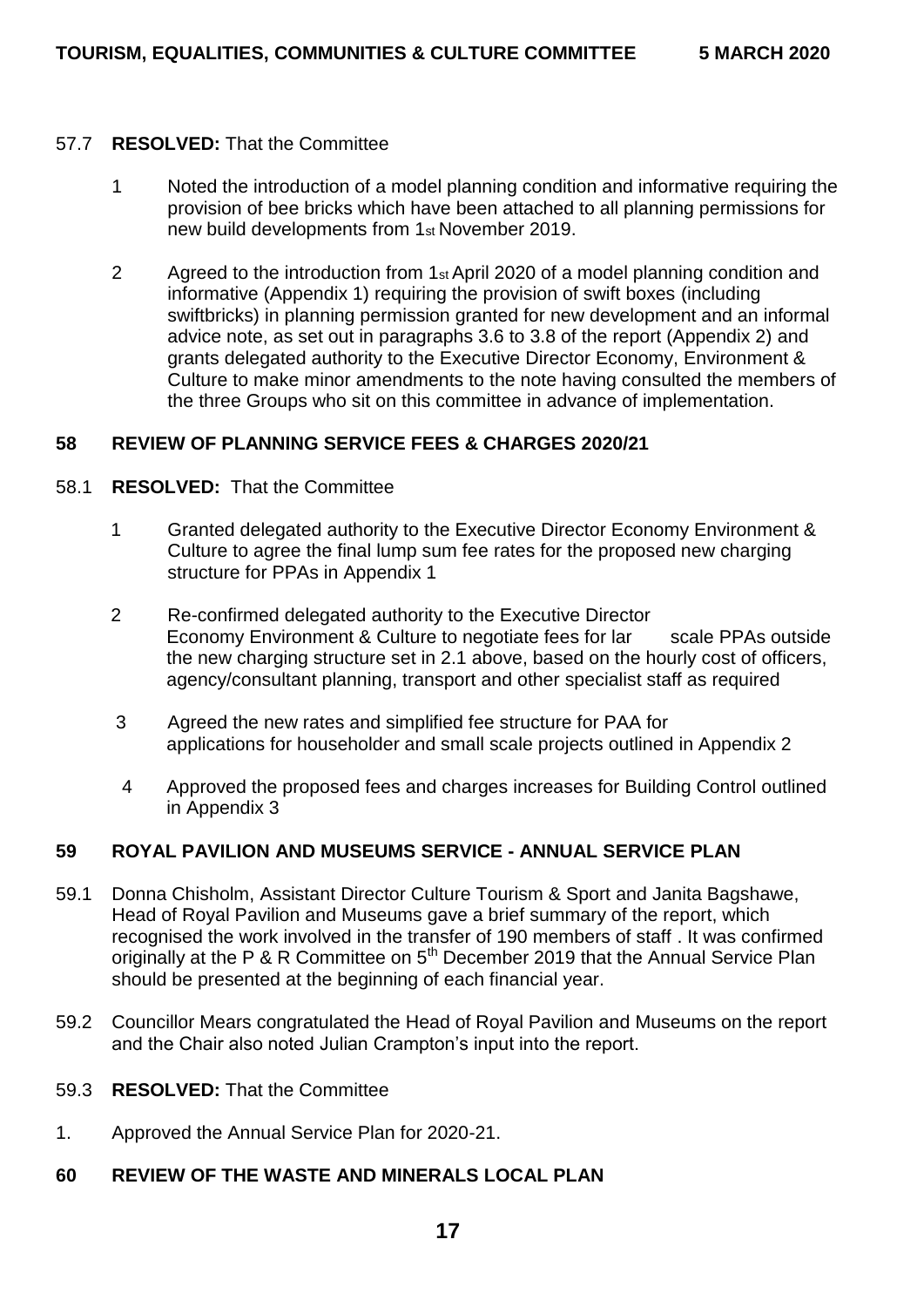- 60.1 The report was introduced by Steve Tremlett, Principle Planning Officer.
- 60.2 Councillor Rainey asked about the reliance on imported minerals and asked where they were sourced and what the possible environmental impact of the transport arrangements. The Principle Planning Officer replied that gravel was still being transported some distance from the East of the county to Brighton and Hove. He also stated that some came from Surrey and marine- dredged aggregates came from Shoreham Harbour. He stated that they had requested that the impact of this would be taken into account within the planning and environmental processes.
- 60.3 Councillor Nemeth raised the issue of Waste disposal, stating that there could be up to 50 companies in the City owning up to 100 caged vehicles who dispose of waste which would incur 100 trips to a waste transfer station – which had previously been delivered to the Moulsecoomb site. However, now if zero flytipping was to be achieved, this waste now had to be transferred to Newhaven. He highlighted the knock-on effect for the building trade in addition to litter on the A27. He confirmed that the Conservatives would not support this report, but would abstain in order to alert the committee to this problem.
- 60.4 The Principle Planning Officer replied that this was a valid point and that a lack of waste sites could be a problem.
- 60.5 Councillor Hill stated that flytipping was a massive issue in the city and that possibly amnesty days were required.
- 60.6 Councillor Nemeth stated that the Council needed to look at the policy on existing tips. Councillor Mears added that the Council should look into at the waste tip at Sheepcote Valley.
- 60.7 Nick Hibberd, Executive Director, Economy, Environment & Culture stated that the ETS Committee had been asked to look at the change in waste disposal. He stated that through the Environments Bill, they were aware of the effects of Newhaven and that these concerns could be brought to the ETS committee in the future.
- 60.8 Councillor Hill asked if there was a shortage in the supply of minerals. The Principle Planning Officer replied that the local quarry was providing 100K per year, but a robust supply was required which involved liaising with other councils.

## 60.9 **RESOLVED:** That the Committee

- 1. Noted the representations made to the Waste and Minerals Local Plan Review Scoping Consultation and Call for Sites undertaken from 25 September to 20 November 2017 (summarised in Appendix 1);
- 2. Approved the publication of draft revised policies for public consultation, together with the following supporting documents: Sustainability Appraisal, Strategic Flood Risk Assessment and Equalities Impact Assessment.

# **61 ITEMS REFERRED FOR FULL COUNCIL**